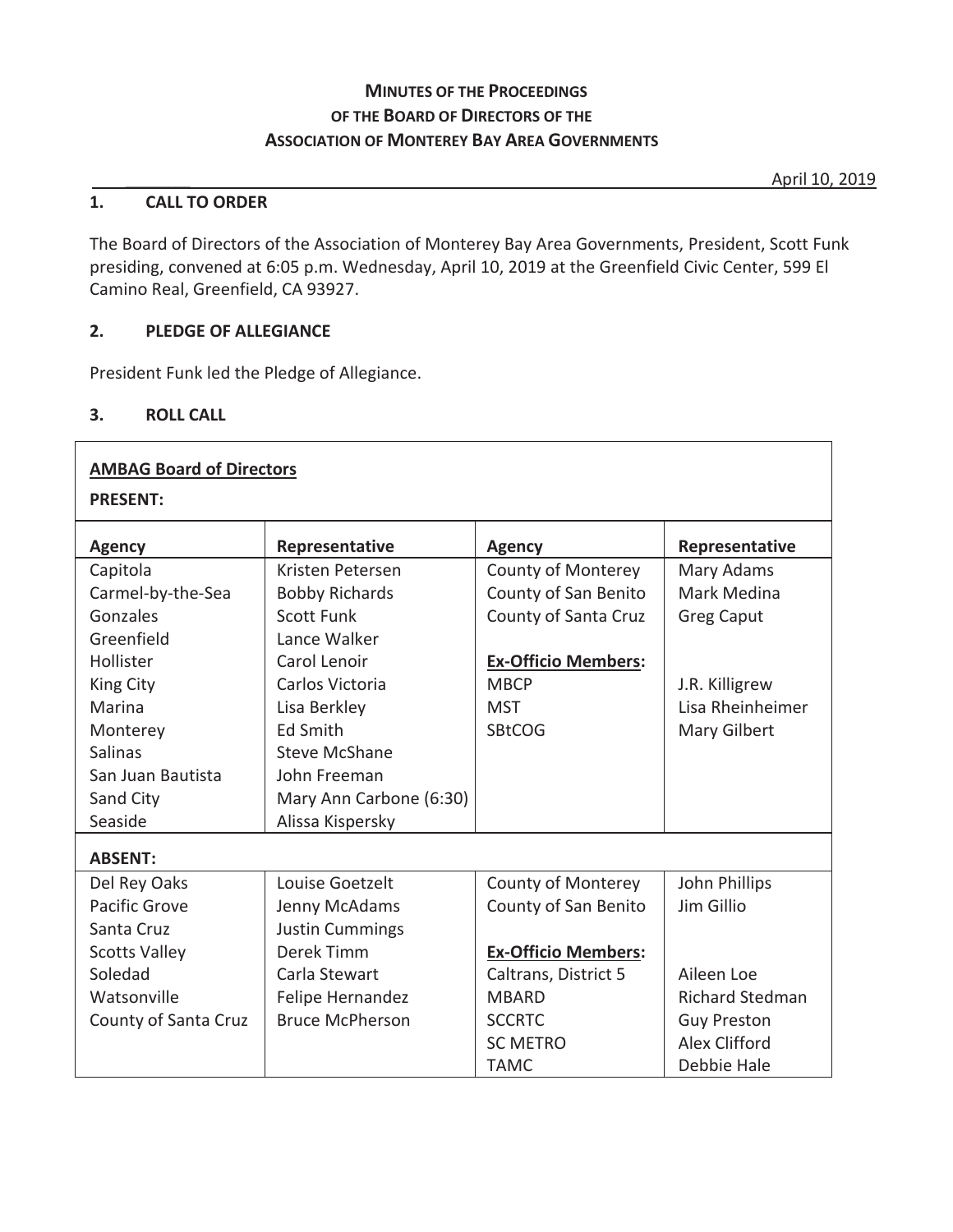**Others Present:** Nick Chavez; Heather Adamson, Director of Planning; Elisabeth Bertrand, Director of Special Projects; Errol Osteraa, Director of Finance and Administration; Bhupendra Patel, Director of Modeling; Elizabeth Hurtado-Espinosa; Sean Vienna, Planner; Bobbie Grant, Office Assistant; Maura Twomey, Executive Director; Ana Flores, Senior Executive Assistant.

# **4. ORAL COMMUNICATIONS FROM THE PUBLIC ON ITEMS NOT ON THE AGENDA**

None.

# **5. ORAL COMMUNICATIONS FROM THE BOARD ON ITEMS NOT ON THE AGENDA**

Director Walker welcomed the Board to the City of Greenfield.

Director McShane announced that the City of Seaside is hosting an Earth Day Celebration event on April 28, 2019 at 1 pm. The event will feature booths, exhibitors, and electric vehicle test drives.

# **6. COMMITTEE REPORTS**

# **A. Executive/Finance Committee**

President Funk reported that the Executive/Finance Committee approved the consent agenda that included 1) the minutes of the November 14, 2018 meeting; 2) list of warrants as of February 28, 2019; and 3) the accounts receivable as of February 28, 2019. The Executive/Finance Committee also received the financial update report from Errol Osteraa, Director of Finance and Administration. The Executive/Finance Committee also received a report from Mr. Osteraa on AFLAC supplemental insurance. This item will be brought to a future AMBAG Board of Directors meeting.

# **B. Monterey Bay National Marine Sanctuary Advisory Council (SAC) Meeting**

Director McShane reported that he will be attending the April 19, 2019 SAC meeting in Moss Landing.

# **7. EXECUTIVE DIRECTOR'S REPORT**

Maura Twomey, Executive Director reminded the Board that their Local Street & Roads SB 1 submittal is due by May 1, 2019. It needs to include project lists and a resolution by the Board or Council. May 1, 2019 is the deadline and submittals will be approved in June 2019. Jurisdictions can potentially lose those funds for this fiscal year if the deadline is missed. Mrs. Twomey reported that AMBAG received an additional \$75,000 for the Caltrans SB 1 Adaptation Grant for work along the Elkhorn Slough and Highway 1. It was received to expand the scope of the grant to include additional review of the rail options along the segment along the Elkhorn Slough. The OWP amendment on tonight's agenda will bring the additional \$75,000 into our budget. Brief discussion followed.

# **8. CONSENT AGENDA**

# **A. Minutes of the March 13, 2019 AMBAG Board of Directors Meeting**

The minutes of the March 13, 2019 AMBAG Board of Directors meeting were approved.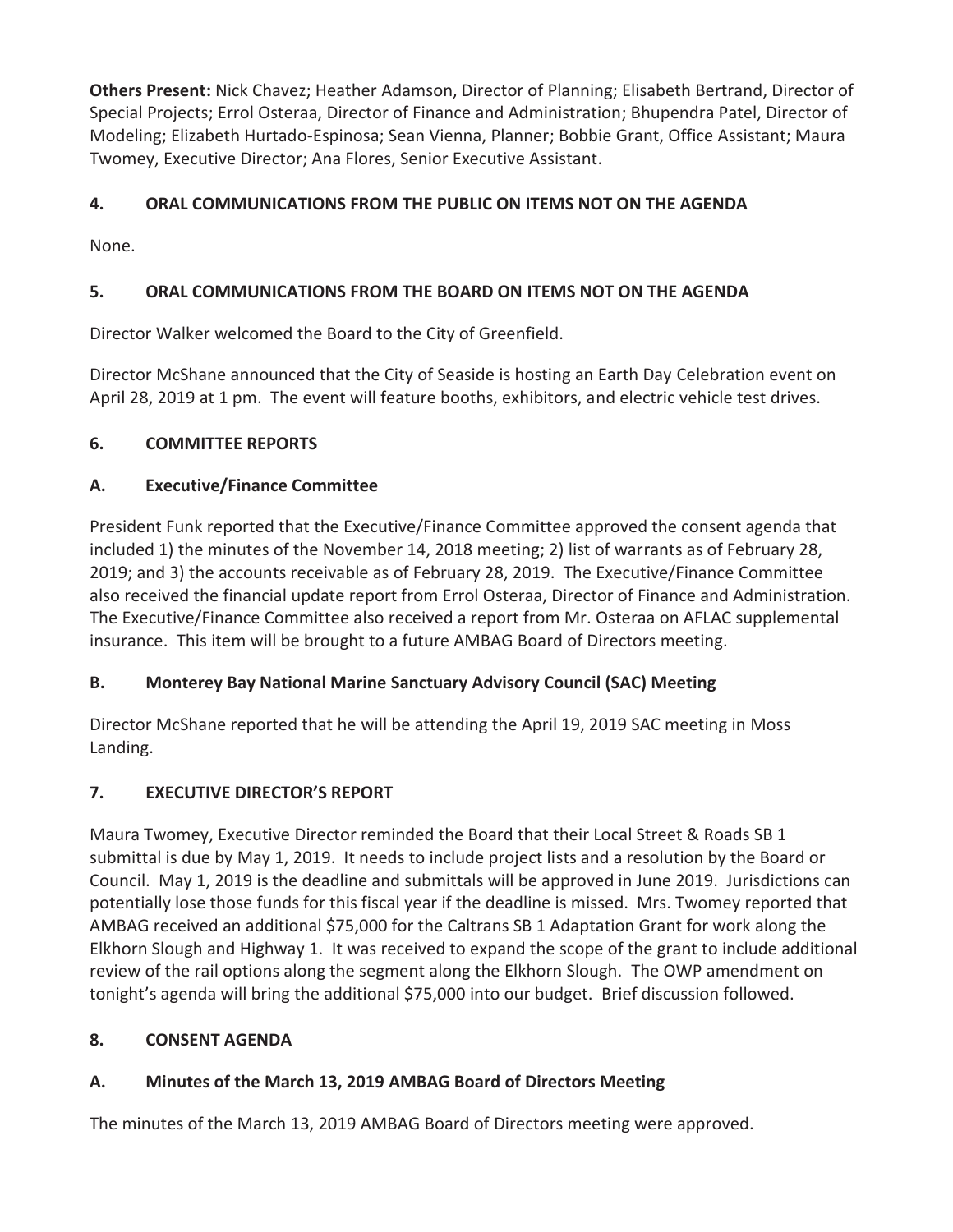### **B. AMBAG Regional Clearinghouse Monthly Newsletter**

The AMBAG Regional Clearinghouse Monthly Newsletter was accepted.

#### **C. AMBAG Energy Watch Update Report**

The AMBAG Energy Watch update report was accepted.

### **D. Draft Amendment No. 3 to the FY 2018-19 Overall Work Program (OWP) and Budget**

The Amendment No. 3 to the FY 2018-19 OWP and budget was approved.

### **E. Demographic Forecasting Services – Consultant Agreement**

The Board authorized the Executive Director to negotiate and execute an agreement with Population Reference Bureau in an amount not to exceed \$50,000 for demographic forecasting services.

### **F. Financial Update Report**

The financial update report was accepted.

**Motion made by Director Smith, seconded by Director Adams to approve the consent agenda. The motion passed unanimously.** 

### **9. ITEMS REMOVED FROM CONSENT CALENDAR FOR DISCUSSION AND POSSIBLE ACTION**

None.

### **10. PLANNING**

### **A. 2045 Metropolitan Transportation Plan/Sustainable Communities Strategy and Regional Housing Needs Allocation Work Program**

Heather Adamson, Director of Planning gave an overview of the 2045 Metropolitan Transportation Plan/Sustainable Communities Strategy (MTP/SCS) and Regional Housing Needs Allocation (RHNA) Work Program. Ms. Adamson reported that federal and state law requires AMBAG to prepare a longrange transportation plan every 4 years. The plan must have at least a 20 year horizon period. AMBAG staff has developed a detailed work program and schedule for the 2045 MTP/SCS that incorporates a variety of planning efforts. The 2045 MTP/SCS is scheduled for adoption in June 2022. The MTP/SCS is developed by 1) developing a vision and goals; 2) create performance measures; 3) receive project proposals; 4) generate revenue projections; 5) create scenarios; 6) select a preferred scenario; and 7) create a draft plan. The Regional Growth Forecast is 1) a forecast for growth of population, housing and employment; 2) covers the tri-county area; 3) Base Year 2015; horizon year 2045; 4) used as the basis for planning studies; project analysis and economic analysis; 5) used as an input for the Regional Travel Demand Model which forecasts travel patterns. Staff worked with all local jurisdictions to update the 2018 Regional Growth Forecast. One-on-one meetings were held with local jurisdictions and hosting Planning Directors Forums. The Draft 2022 Regional Growth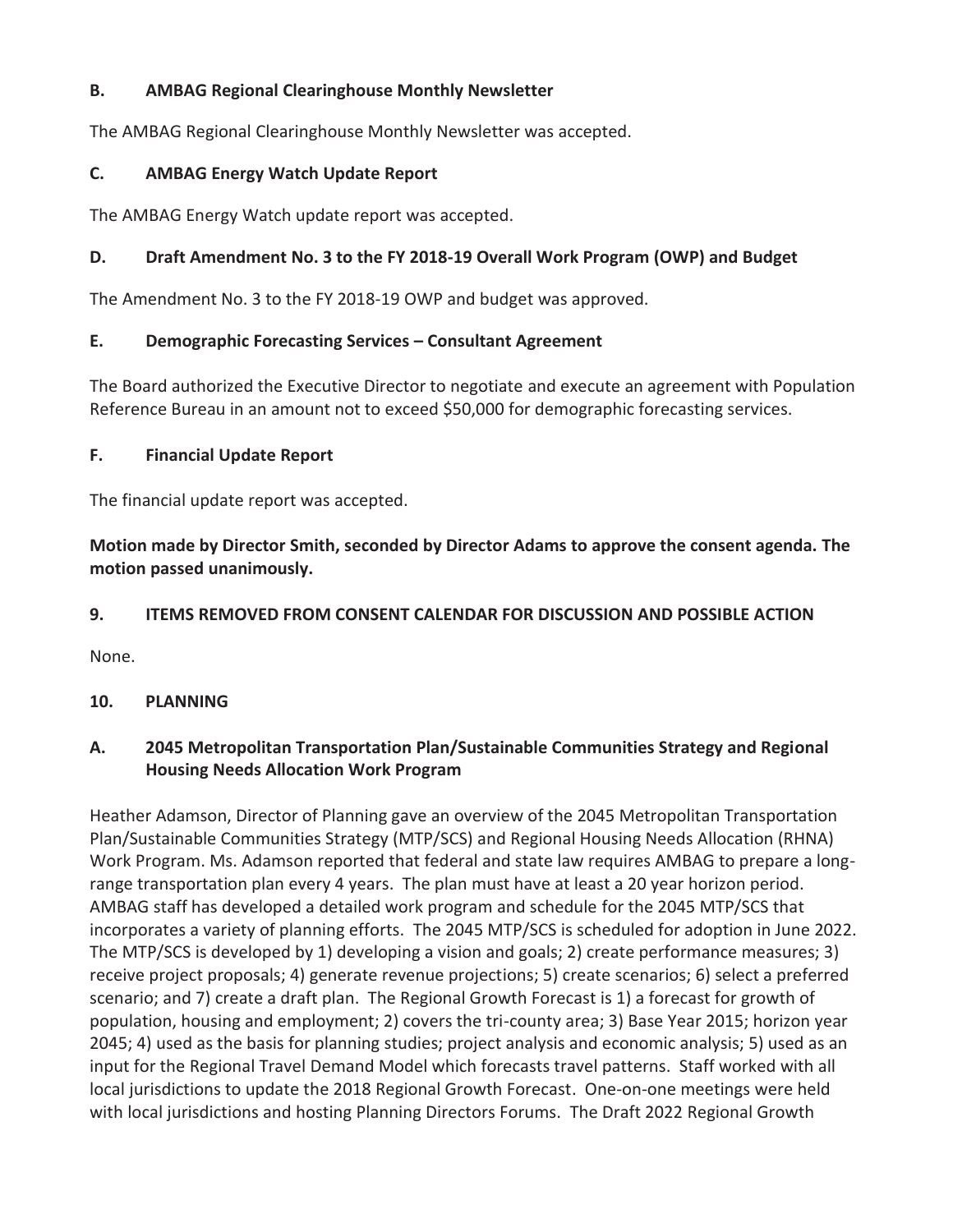Forecast is expected to be completed in fall 2020. Ms. Adamson reported that AMBAG is also required to update the Regional Housing Needs Allocation (RHNA) Plan every eight years. AMBAG will 1) receive the RHNA determination from the California Department of Housing & Community Development (HCD) for Monterey & Santa Cruz Counties; 2) collect necessary RHNA data from local jurisdictions including jurisdiction surveys; 3) develop RHNA allocation draft methodologies and adopt preferred methodology; and 4) prepare and release the Draft RHNA Plan for public review. Other key tasks for the completion of the MTP/SCS include 1) incorporating results of completed studies and those currently underway; 2) revise cost estimates for projects, services and programs; 3) update revenue projections; 4) new Activity Based Model; 5) plan performance measures; 6) social equity and environmental justice analysis; and 7) new GHG targets and CARB SCS review process. Ms. Adamson reported that a programmatic Environmental Impact Report (EIR) is required for the MTP/SCS. The EIR will be a joint EIR with the four Regional Transportation Planning Agencies in the tri-county region. New developments from recent CEQA cases may increase the analysis required for the EIR and it would be beneficial to secure CEQA legal services to aid in its preparation. The Notice of Preparation for the EIR is scheduled to be released in early 2020. Ms. Adamson added that staff will develop a Public Involvement Plan (PIP) based on the strategies to be included in the AMBAG 2019 Public Participation Plan (PPP) which is currently under development. Lengthy discussion followed.

**Motion made by Director Smith, seconded by Director McShane to approve the 2045 Metropolitan Transportation Plan/Sustainable Communities Strategy and Regional Housing Needs Allocation work program and schedule. Motion passed unanimously.** 

#### **11. ADJOURNMENT**

The Board of Directors meeting adjourned at 6:56 p.m.